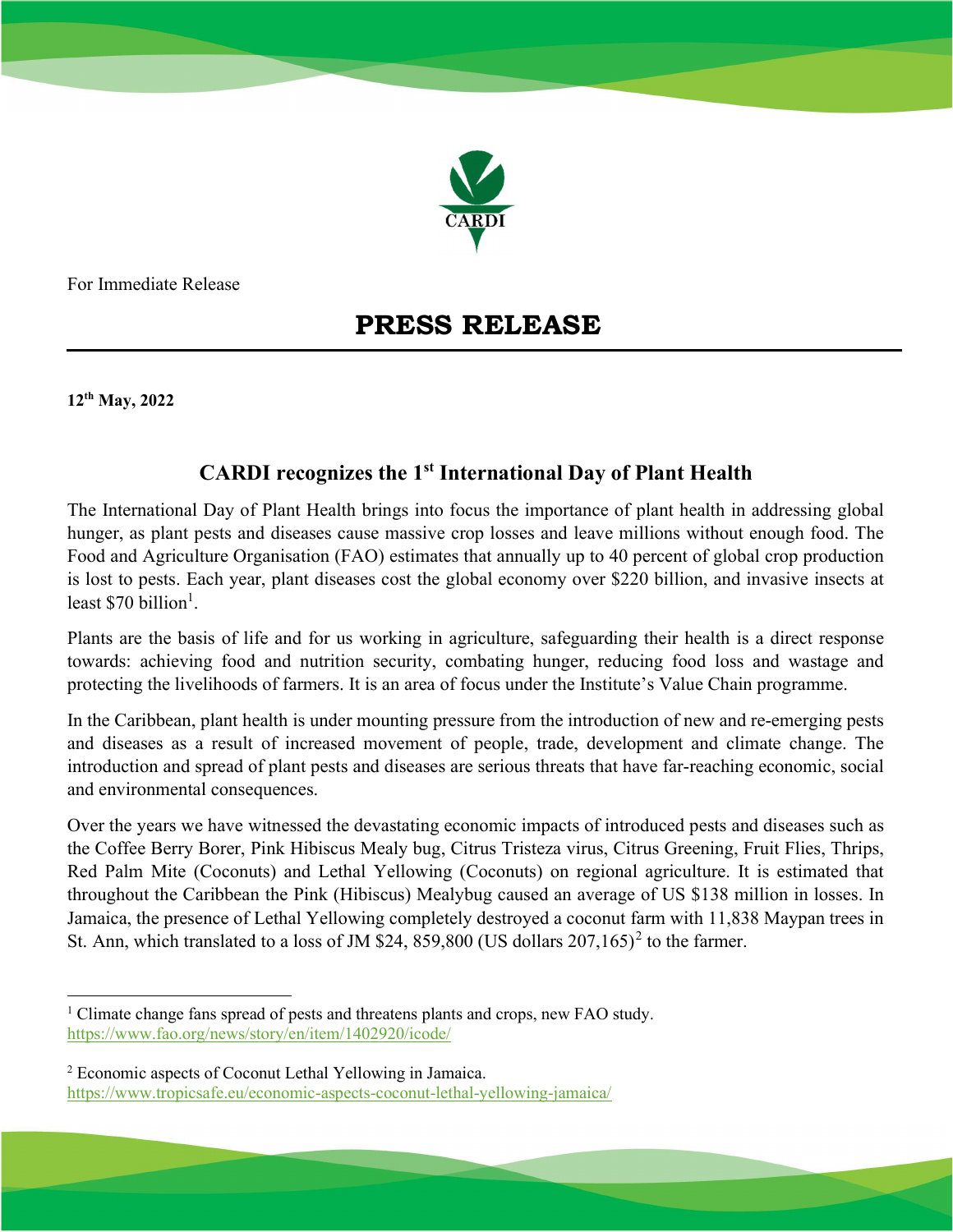In Trinidad and Tobago, the Ministry of Agriculture, Land and Fisheries has reported that the eradication programme for the Giant African Snail in the core area of Diego Martin costed the Government TT\$ 20 Million over the period  $2008 - 2018<sup>3</sup>$ . Today, the snail can be found across the country.

Due to the presence of pests and diseases farmers have been unable to export their produce and thriving industries have gone into decline. Now the region braces for other pending threats such as the Fusarium wilt Tropical Race 4, tomato leafminer (Tuta absoluta), Citrus Canker and Ralstonia.

CARDI recognizes that plant health is key to the sustainable development of agriculture. As part of the Value Chain Programme, the Institute actively promotes an Integrated Pest Management (IPM) approach to managing pests and diseases. The idea is to move producers from the traditional reliance on chemicals, especially, broad spectrum synthetics. IPM balances the need to maintain pest numbers below levels that will cause economic damage with minimizing risks to the environment and health. Researchers have collaborated and continues to work with scientists from various Ministries, universities and research institutions, to test options and to develop IPM systems; emphasizing non chemical tactics and, if required, the use of more selective, less toxic pesticides.

Strategies include:

- Producing clean planting material seeds (hot peppers, beans and grains) and vegetative planting material for cassava, sweet potato
- **Promoting good agronomic practices and field sanitation**
- Pheromone trapping (sweet potato weevil, cockle beetle and South American palm weevil in coconuts)
- $\blacksquare$  Biological control screening of natural enemies as well as introduced enemies
- Exclusion using low cost protective structures
- Use of pest tolerant varieties (hot pepper, sweet potato, banana) and new bio-rational pesticides

These strategies have been promoted in training workshops for trainers and farmers.

CARDI is an executive member of the Caribbean Plant Health Directors Forum (CPHD). The Institute also coordinates regional dialogue on areas of interest, gives technical support to national initiatives, conducts joint research and capacity building efforts and facilitates information sharing.

The Region's geographic location and free movement of people mean that we have to be vigilant regarding the introduction of new pests and diseases. Ideally, prevention is better, as eradicating and managing established pests and diseases are both expensive and time consuming.

 $3$ Ministry of Agriculture, Land and Fisheries (2022) Research Division: Managing the Giant African Snail in Trinidad. Available online https://www.youtube.com/watch?v=z\_8kgXjPJZI